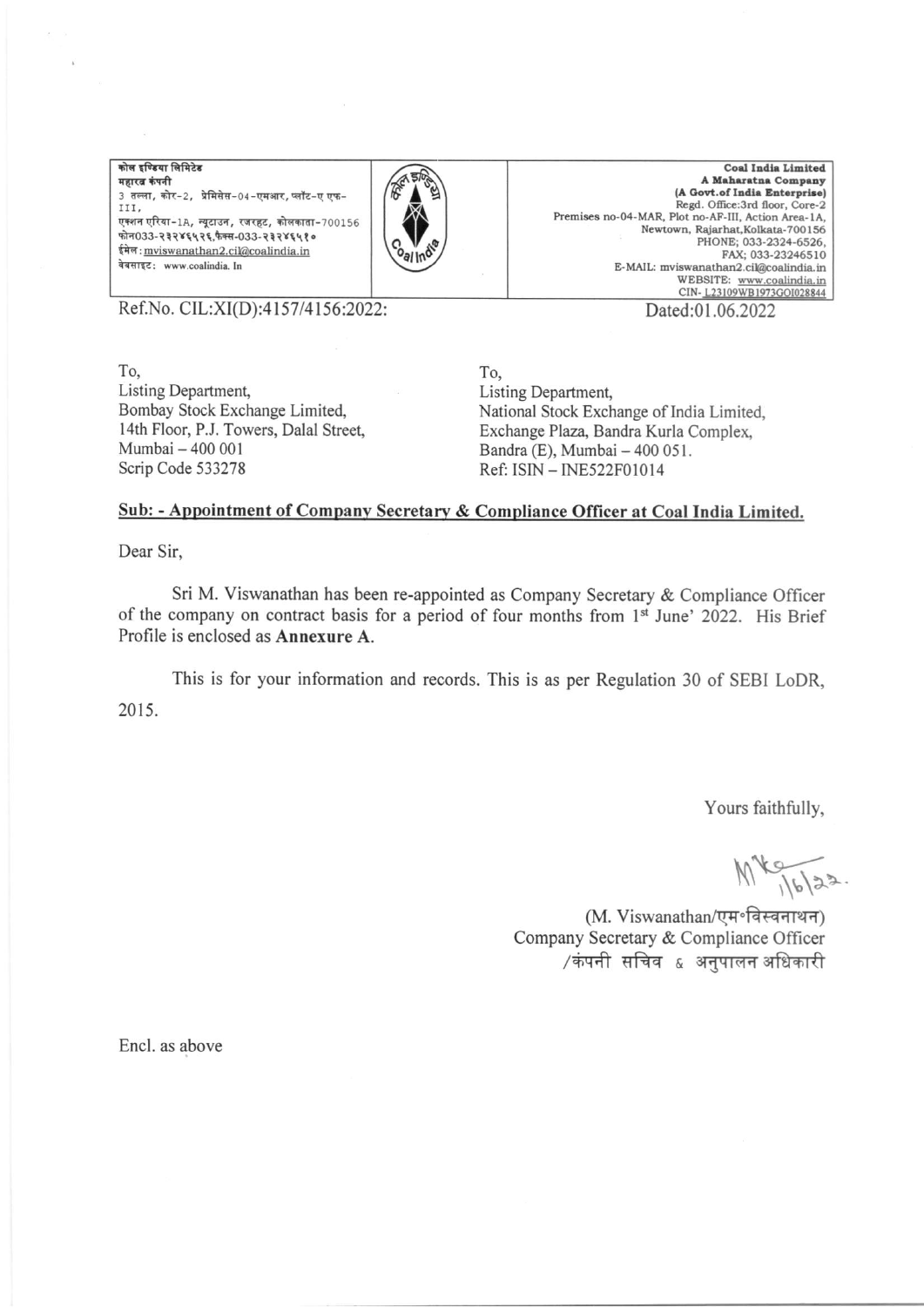<u>कोल इण्डिया लिमिटेड</u> महारत्न कंपनी 3 तल्ला, कोर-2, प्रेमिसेस-04-एमआर, प्लॉट-ए एफ- $\mathtt{III},$ ---,<br>एक्शन एरिया-1A, न्यूटाउन, रजरहट, कोलकाता-700156 फोन033-२३२४६५२६,फैक्स-033-२३२४६५१० ईमेल: mviswanathan2.cil@coalindia.in वेबसाइट: www.coalindia. In

 $\frac{1}{2}$ 

 $\overline{\mu}$ 

 $\alpha$ 



Coal India Limited Coal India Limited<br>
A Maharatna Company<br>
A Govt.of India Enterprise)<br>
Regd. Office:3rd floor, Core-2<br>
Regd. Office:3rd floor, Core-2<br>
Premises no-04-MAR, Plot no-AF-III, Action Area-1A,<br>
Newtown, Rajarhat, Kolkata-700156<br>

|                       | <b>Annexure-A</b>                                                                                                                                                                                                                                  |  |  |
|-----------------------|----------------------------------------------------------------------------------------------------------------------------------------------------------------------------------------------------------------------------------------------------|--|--|
| CURRICULAM VITAE      |                                                                                                                                                                                                                                                    |  |  |
| <b>NAME</b>           | M VISWANATHAN                                                                                                                                                                                                                                      |  |  |
| <b>DATE OF BIRTH</b>  | 30th MAY 1960                                                                                                                                                                                                                                      |  |  |
| <b>ADDRESS</b>        | Devaloke Residency, 202/1, N S C<br>Bose Road, Bansdroni, Kolkata<br>700047.                                                                                                                                                                       |  |  |
| E-MAIL                | complianceofficer.cil@coalindia                                                                                                                                                                                                                    |  |  |
| <b>QUALIFICATIONS</b> | Commerce Graduate from Madurai<br>Kamaraj University.                                                                                                                                                                                              |  |  |
|                       | Fellow Member of The Institute of Cost<br>Accountants of India.                                                                                                                                                                                    |  |  |
|                       | Fellow Member of The Institute of<br>Company Secretaries of India.                                                                                                                                                                                 |  |  |
| <b>EXPERIENCE:</b>    | Worked in Cost & Budget, Treasury<br>and Establishment Sections of Sripur<br>Area Office of Eastern Coalfields Ltd<br>from 11th Dec 1986 to 10th Nov 1998<br>as Accountant, Asst Accounts Officer,<br>Accounts Officer and Sr.Accounts<br>Officer. |  |  |
|                       | Worked at Kalipahari Agent Office of<br>Sripur Area of Eastern Coalfields Ltd<br>from 11th Nov 1998 to 1st April 1999<br>as Sr Accounts Officer looking after the<br>works pertaining to finance functions.                                        |  |  |
|                       | Joined at Company Sectt of Eastern<br>Coalfields Ltd, HQ on 2nd April 1999<br>and looked after the work in the<br>department till 21st Aug 2001.                                                                                                   |  |  |

 $\hat{\mathcal{L}}$